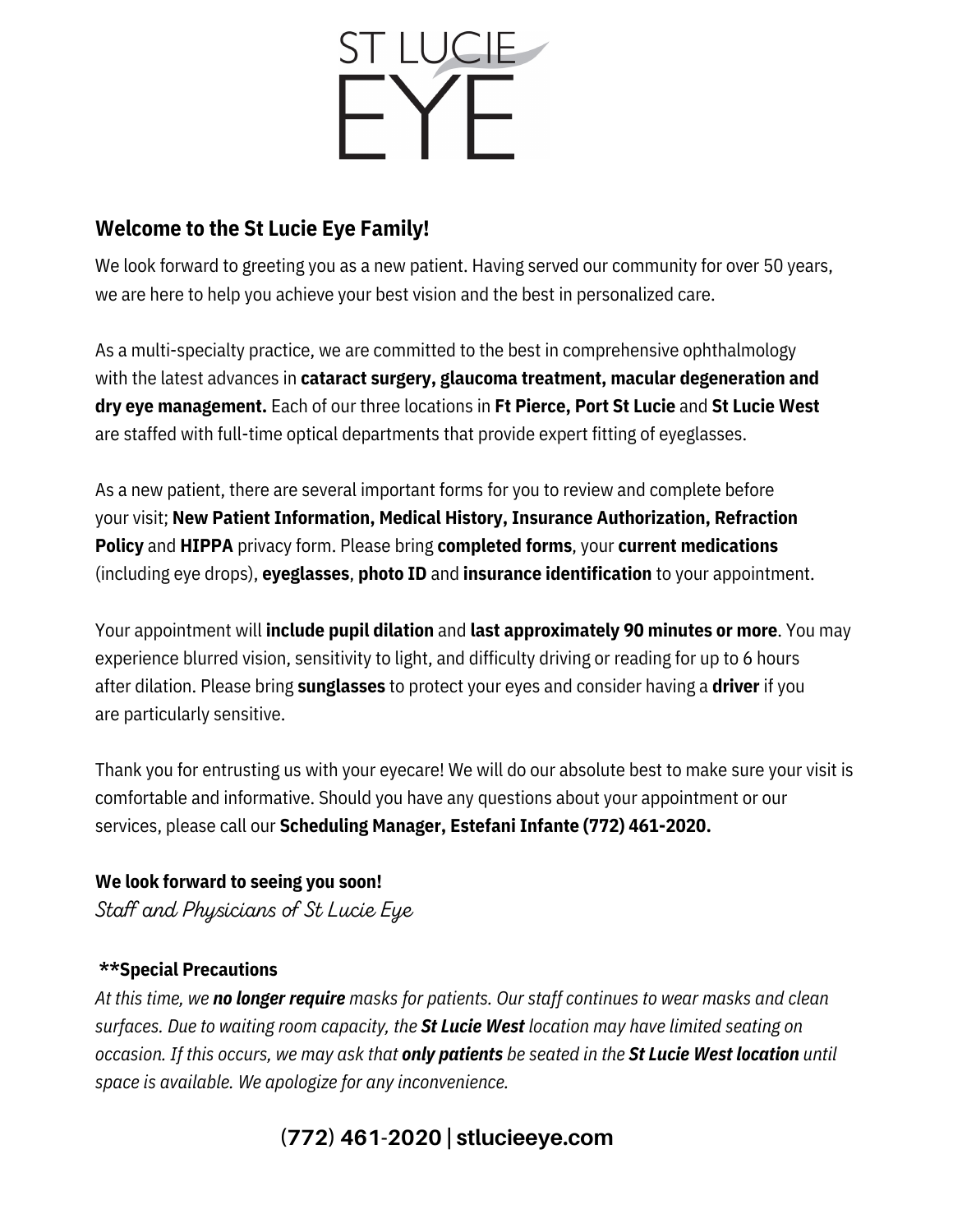

#### **Welcome to our Practice!**

Please complete the following forms and return to the receptionist. We will photocopy your photo ID and Insurance Cards when you arrive. We look forward to serving you!

| First Name:                                           | Last Name:                               |         | Mid Initial:              |  | Date:     |        |                          |
|-------------------------------------------------------|------------------------------------------|---------|---------------------------|--|-----------|--------|--------------------------|
|                                                       |                                          |         |                           |  |           |        |                          |
| <b>Street Address:</b>                                |                                          | City:   |                           |  |           |        |                          |
|                                                       |                                          |         |                           |  |           |        |                          |
| State:                                                | Zip:                                     |         | Date of Birth:            |  |           | Age:   |                          |
|                                                       |                                          |         |                           |  |           |        |                          |
| <b>Email Address:</b>                                 |                                          |         | Home phone:               |  |           |        |                          |
|                                                       |                                          |         |                           |  |           |        |                          |
| Cell Phone:                                           |                                          |         | Work Phone:               |  |           |        |                          |
|                                                       |                                          |         |                           |  |           |        |                          |
| Occupation:                                           |                                          |         | Employer:                 |  |           |        |                          |
|                                                       |                                          |         |                           |  |           |        |                          |
| <b>Marital Status:</b>                                |                                          | Gender: |                           |  |           |        |                          |
| Married<br>Single                                     | Widowed<br>Divorced                      |         | Male                      |  | Female    |        |                          |
|                                                       |                                          |         |                           |  |           |        |                          |
| Name of Spouse:                                       |                                          |         | <b>Emergency Contact:</b> |  |           | Phone: |                          |
|                                                       |                                          |         |                           |  |           |        |                          |
| Referring Physician:                                  |                                          |         | Primary Care Physician:   |  |           |        |                          |
|                                                       |                                          |         |                           |  |           |        |                          |
|                                                       |                                          |         |                           |  |           |        |                          |
| Pharmacy/Location                                     |                                          |         |                           |  |           |        | Primary Language Spoken: |
|                                                       |                                          |         |                           |  |           |        |                          |
| How did you hear about us?                            |                                          |         |                           |  |           |        |                          |
| Neighbor/Friend                                       | Internet Search<br>Publication/Directory |         | Website                   |  | Physician |        | Other                    |
|                                                       |                                          |         |                           |  |           |        |                          |
| Please Complete if Under 18 Years of Age or a Student |                                          |         |                           |  |           |        |                          |
| Father's Name:                                        |                                          |         | Employer:                 |  |           |        |                          |
|                                                       |                                          |         |                           |  |           |        |                          |
|                                                       |                                          |         |                           |  |           |        |                          |
| Mother's Name:                                        |                                          |         | Employer:                 |  |           |        |                          |
|                                                       |                                          |         |                           |  |           |        |                          |
|                                                       |                                          |         |                           |  |           |        |                          |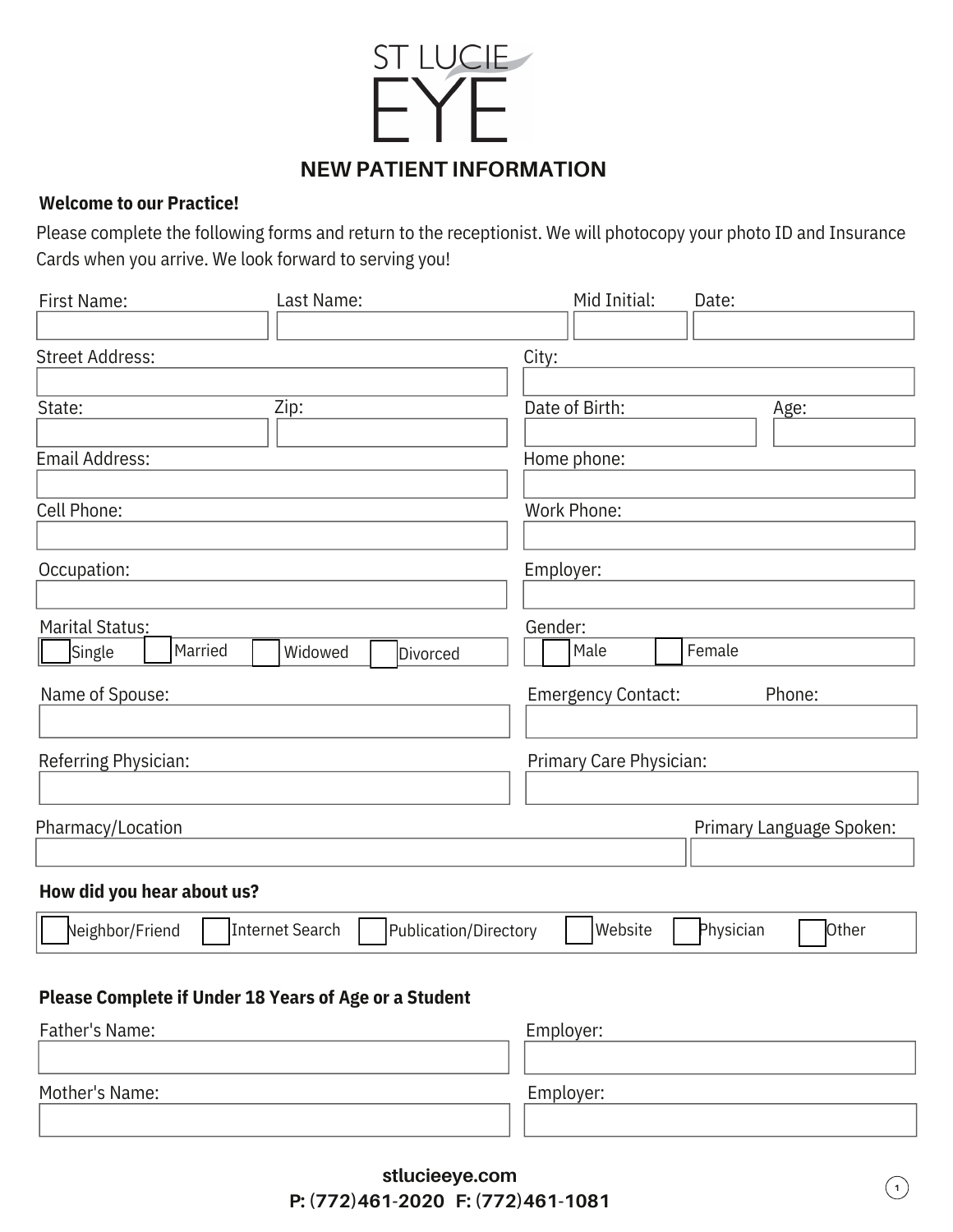

# **REASON for visit. Briefly explain any current eye problems.**

 $\mathbf{r}$ 

| Do You Wear Glasses?<br>Number of Years:<br>No<br>Yes                                                                                                                                       |
|---------------------------------------------------------------------------------------------------------------------------------------------------------------------------------------------|
| Do You Wear Contacts?<br>No<br>Number of Years:<br>Yes                                                                                                                                      |
| Have you or any of your family members been diagnosed with any of the following eye diseases?<br><b>Diabetes</b><br><b>Macular Degeneration</b><br>Glaucoma<br>Cataract<br><b>Blindness</b> |
| Please answer the following questions about your Medical Status and History:                                                                                                                |
| 1. Have you ever been treated for any medical conditions (e.g., diabetes, high blood pressure, arthritis, etc.)                                                                             |
| Yes  <br>No If YES, Please explain:                                                                                                                                                         |
| 2. Have you ever had any surgery?                                                                                                                                                           |
| No If YES, Please explain:<br>Yes                                                                                                                                                           |
| 3. Have you ever been hospitalized?<br>Yes<br>No If YES, Please explain:                                                                                                                    |
| 4. Do you take any medications?<br>Yes<br>No If YES, Please list:                                                                                                                           |
| 5. Do you have any food or drug allergies?<br>Yes<br>No If YES, Please list:                                                                                                                |
| 6. Do you smoke?<br>Yes<br>No If YES, How much:                                                                                                                                             |
| 7. Do you drink alcohol?<br>Yes<br>No If YES, How much:                                                                                                                                     |
| 8. Any recent changes in employment conditions?<br>No If YES, Please explain:<br>Yes                                                                                                        |
| 9. Are you employed?<br>Yes<br>No If YES, How many hours per week:                                                                                                                          |

#### **CONTINUED ON NEXT PAGE**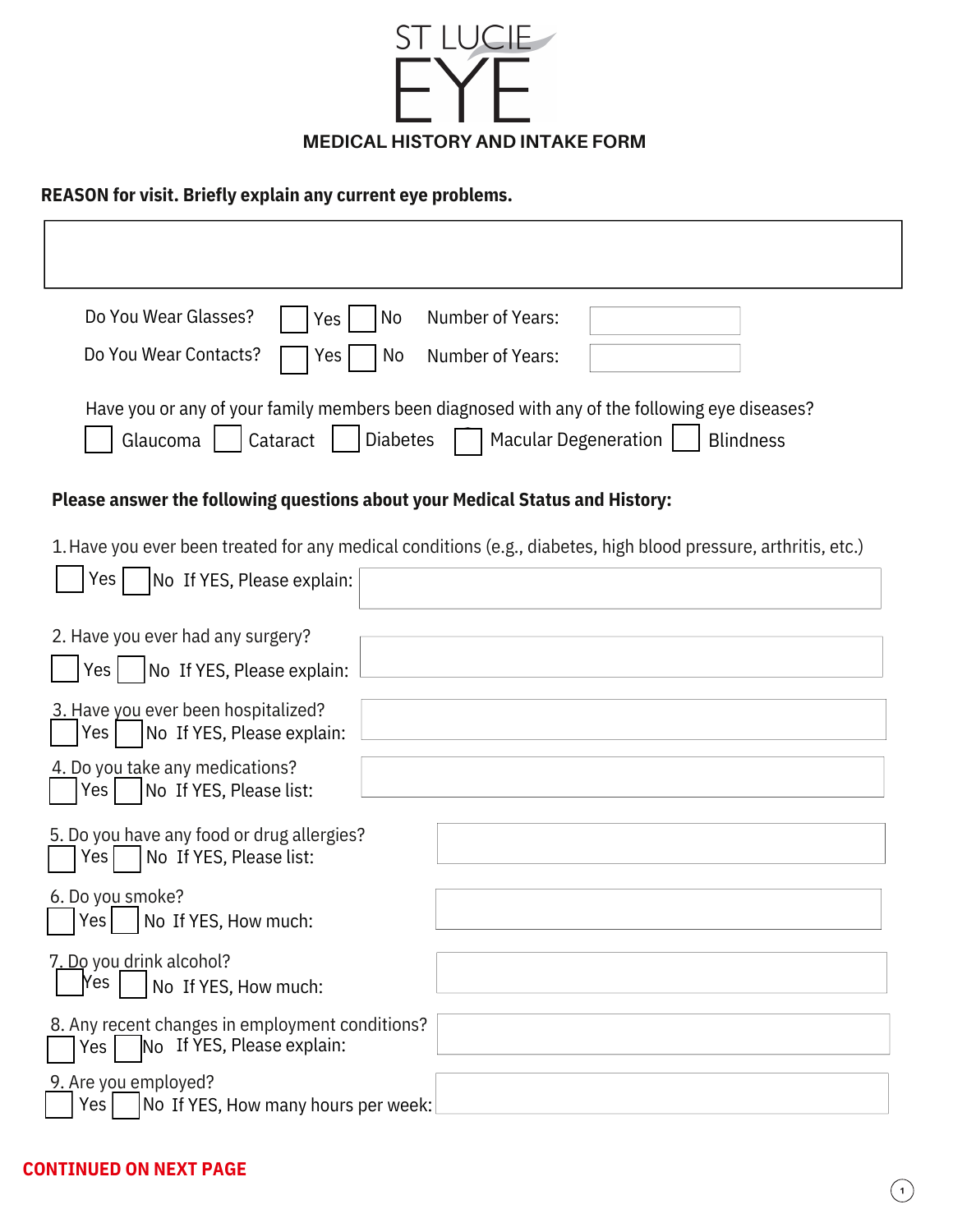

### **MEDICAL HISTORY AND INTAKE FORM**

| 10. Have you had a FLU Vaccine?<br>No If YES, When:<br>Yesl      |  |
|------------------------------------------------------------------|--|
| 11 Have you had a PNEUMONIA Vaccine?<br>No If YES, When:<br> Yes |  |

**Review of Systems:** Please check if you have any of the following conditions with a brief explanation.

| Yes<br>No   | Chronic fever, unexpected weight loss/gain, fatigue              |
|-------------|------------------------------------------------------------------|
|             |                                                                  |
|             |                                                                  |
| Yes<br>No   | Ear/Nose/Throat (hearing loss, sinus, sore throat)               |
|             |                                                                  |
| No<br>Yes   | Heart (chest pain, irregular heartbeat)                          |
|             |                                                                  |
|             |                                                                  |
| No<br>Yes   | Respiratory (shortness of breath, wheezing, coughing)            |
|             |                                                                  |
| No<br>Yes   | Gastrointestinal (heartburn, abdominal pain, diarrhea, vomiting) |
|             |                                                                  |
|             |                                                                  |
| Yes<br>No   | Urinary (pain or discomfort, blood in urine)                     |
|             |                                                                  |
| Yes  <br>No | Skin (rashes, excessive dryness)                                 |
|             |                                                                  |
| Yes<br>No   | Musculoskeletal (muscle ache, joint pain, swollen joints)        |
|             |                                                                  |
|             |                                                                  |
| No<br>Yes   | Neurological (numbness, weakness, headaches, paralysis)          |
|             |                                                                  |
| Yes<br>No   | Psychiatric (depression, anxiety)                                |
|             |                                                                  |
|             |                                                                  |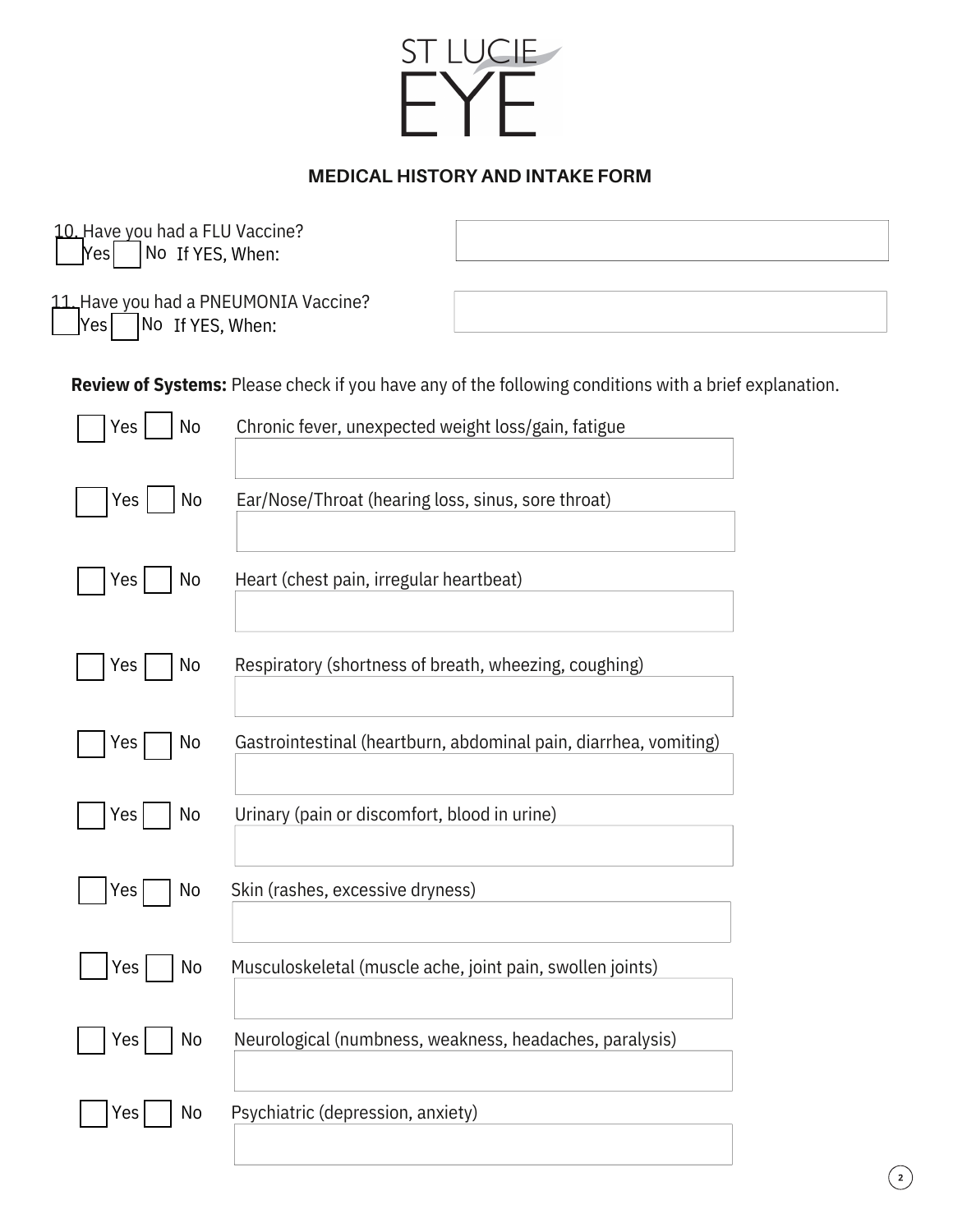

# **WHAT IS A REFRACTION TEST?**

**REFRACTION** is an eye test performed during a comprehensive eye exam that measures the eye's focusing ability at all distances. The refraction test not only determines if you need corrective lenses, but also enables your physician to track the overall health of your eyes.

During refraction, you'll look through a special device called a Phoroptor that contains lenses of varying strengths. You'll be asked to identify which lenses make the chart appear more or less clear. Most people know this as the familiar phrase "which is better, one or two".

The rest of the comprehensive exam, or **MEDICAL EYE EXAM**, determines the presence of medical disorders or conditions that affect your eye's health. Both the **medical eye exam and the refraction are absolutely necessary for your doctor to fully evaluate the health of your eyes and your visual system.**

### **THE COST OF REFRACTION:**

While refraction is an essential component of a comprehensive eye exam, the fees for refraction testing are **not covered by most medical insurances.** Medicare and most insurers do not pay for this vital portion of the eye exam and only pay for the medical eye exam component. The **refraction** has been made the **patient's responsibility.**

### **ACKNOWLEDGEMENT:**

I have read the above information and understand that refraction is a routinely non-covered service and is paid in addition to insurance co-pays and deductibles. **Contact lens exams, including prescription changes are also non-covered services**.

*I accept responsibility for payment of the REFRACTION FEE, which is \$40 at the time of service. This fee is charged only once per year.*

| <b>PATIENT SIGNATURE</b> | . |
|--------------------------|---|

\*\*As a courtesy, **St Lucie Eye** will file an insurance claim for the refraction test and reimburse you if your insurer covers the cost.

**(772)461-2020 | stlucieeye.com**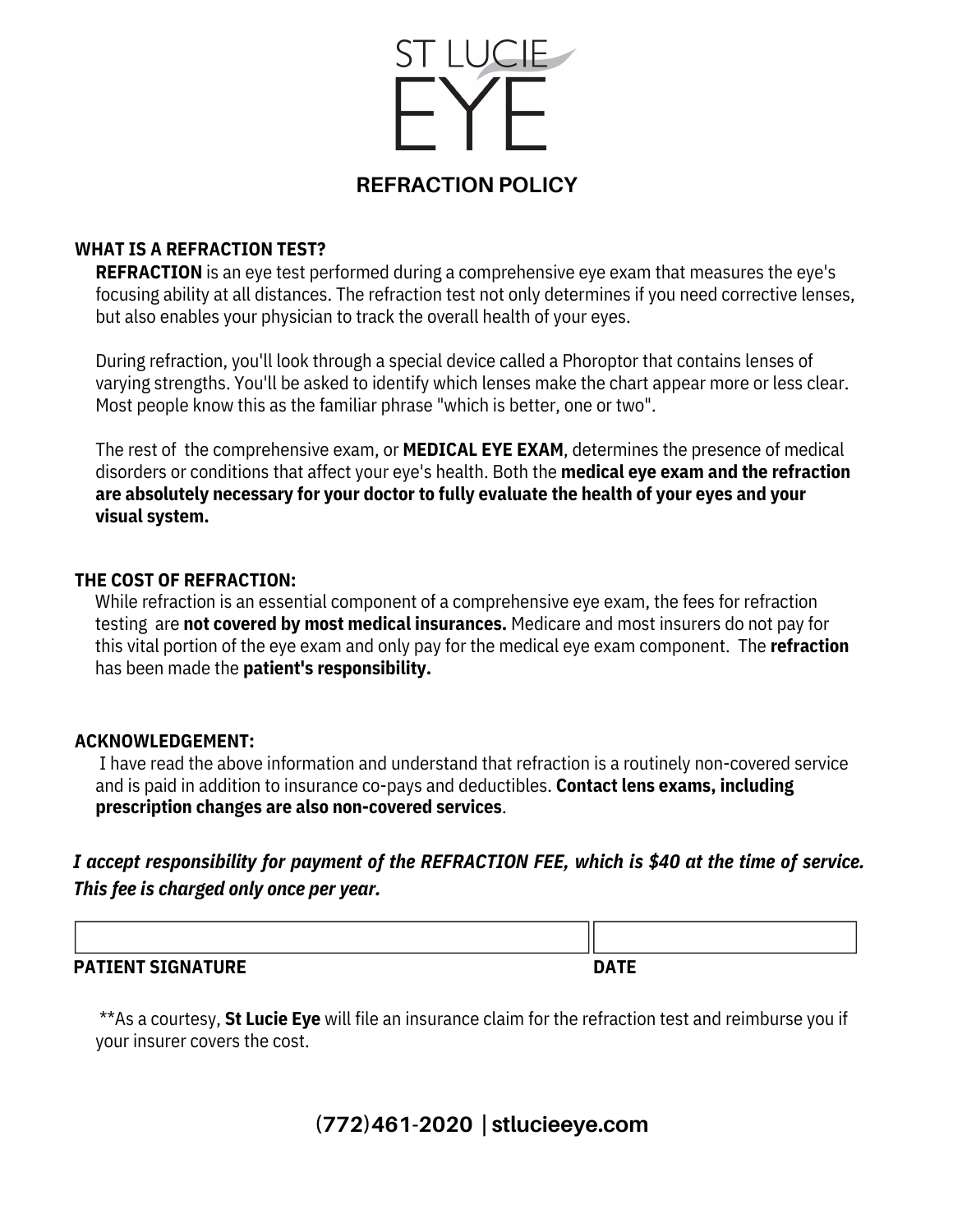

Thank you for trusting your care to St Lucie Eye. When you schedule an appointment with us, we set aside enough time to provide you with high quality, personalized care. This time is just for you.

Should you need to cancel or reschedule your appointment, please contact our office as soon as possible and **no later than 24 hours** prior to your scheduled appointment. This allows us enough time to schedule other patients who may be waiting for an appointment. Please review our patient no-show policy below:

# **St Lucie Eye No-Show Appointment Policy**

- Any established patient who **fails to show for an appointment** and has not contacted us to cancel or reschedule will be considered a No-Show and will be **charged a \$25.00 fee.**
- Any established patient who fails to show a **second time** will be charged a \$25.00 fee.
- Any established patient who fails to show a **third time** will be **charged a \$50.00 fee**.
- These fees are charged to the patient, not the insurance company, and are due prior to the patient's next visit.

As a courtesy, we will make reminder calls for your appointments. If you do not answer to confirm, cancel or reschedule your appointment, we will leave a message on your answering machine that will serve as a confirmation of your appointment. If you receive a confirmation call and we leave a message, but you fail to show, the above policy remains in effect.

If you have opted in to receive text or email reminders, please respond with the option to confirm or reschedule. If you receive a text or email reminder and you do not respond and fail to show for your appointment, the above policy remains in effect.

We understand there may be times when an unforeseen emergency occurs and you may not be able to keep your scheduled appointment. If you should experience extenuating circumstances, please contact our office. You may **contact St Lucie Eye 24 hours a day, 7 days a week** at the phone number below. Should it be after business hours or on a weekend, you may leave a message or speak with the answering service.

# *I have read and understand the No Show Policy and agree to its terms.*

**PATIENT SIGNATURE DATE**

**(772)461-2020 | stlucieeye.com**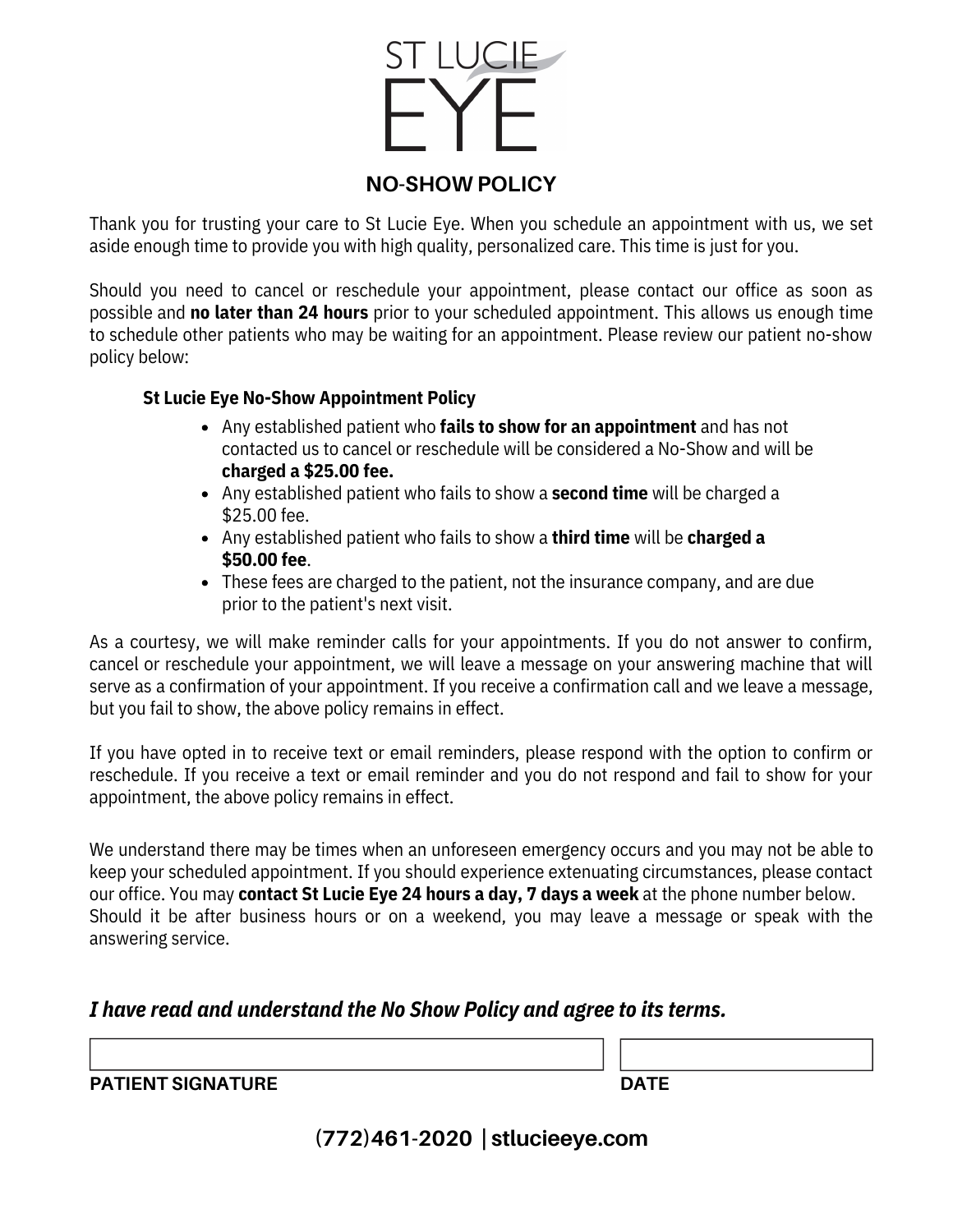

### **PATIENT FINANCIAL RESPONSIBILITY AND INSURANCE ASSIGNMENT AUTHORIZATION**

- Iacceptfullresponsibilityforthepaymentofservicesrenderedtomeandagreetopayforthem in full at the time of service unless other arrangements have been made in advance with the office.
- I authorize treatment of myself or minor child.
- I understand and agree that health insurance policies are an arrangement between MYSELF and INSURANCE CARRIER. Insurance is a method of reimbursing the patient for fees paid to the doctor and is not a substitute for payment.
- I understand that co-pays are due in full at time of service.
- The REFRACTION test involves measuring the eye's visual acuity and is not a covered benefit under Medicare and most medical insurance companies. However, your physicians at St Lucie Eye feel that refraction is a necessary part of your comprehensive examination.

# *IunderstandtheabovestatementsandunderstandthatIamresponsibleforanynon-covered,*

*out-of-pocket services and co-pays due at time of service.*

| Patient Signature (Parent Signature if a Minor) | Date |
|-------------------------------------------------|------|

### **INSURANCE AUTHORIZATION AND RELEASE**

- **RELEASE OF INFORMATION:** I authorize any physician examining and or treating me to release to any third party (Medicare, BCBS of FL, etc.) any medical, psychiatric condition, alcohol or drug related condition and records concerning diagnosis and treatment when requested by such third party for its use in connection with determining a claim for payment for such treatment and/or diagnosis.
- **PHYSICIAN INSURANCE ASSIGNMENT:** I authorize payment directly to the physician examining or treating me for services as described but not to exceed the reasonable and customary charge for theseservices.
- **MEDICARE/MEDICAID:** I authorize any holder of medical or other information about me to release to Social Security Administration Division of Family Services or its intermediaries or carriers any information needed forthis or a related Medicare/Medicaid claim.
- **I PERMIT A COPY OF THIS AUTHORIZATION AND ASSIGNMENTS TO BE USED IN PLACE OF THE ORIGINAL WHICH IS ON FILE AT THE PHYSICIAN'S OFFICE.**

#### *This assignment will remain in effect until revoked by me in writing.*

Patient Signature (Parent Signature if a Minor) Date

Subscriber Signature (If Different from Patient)